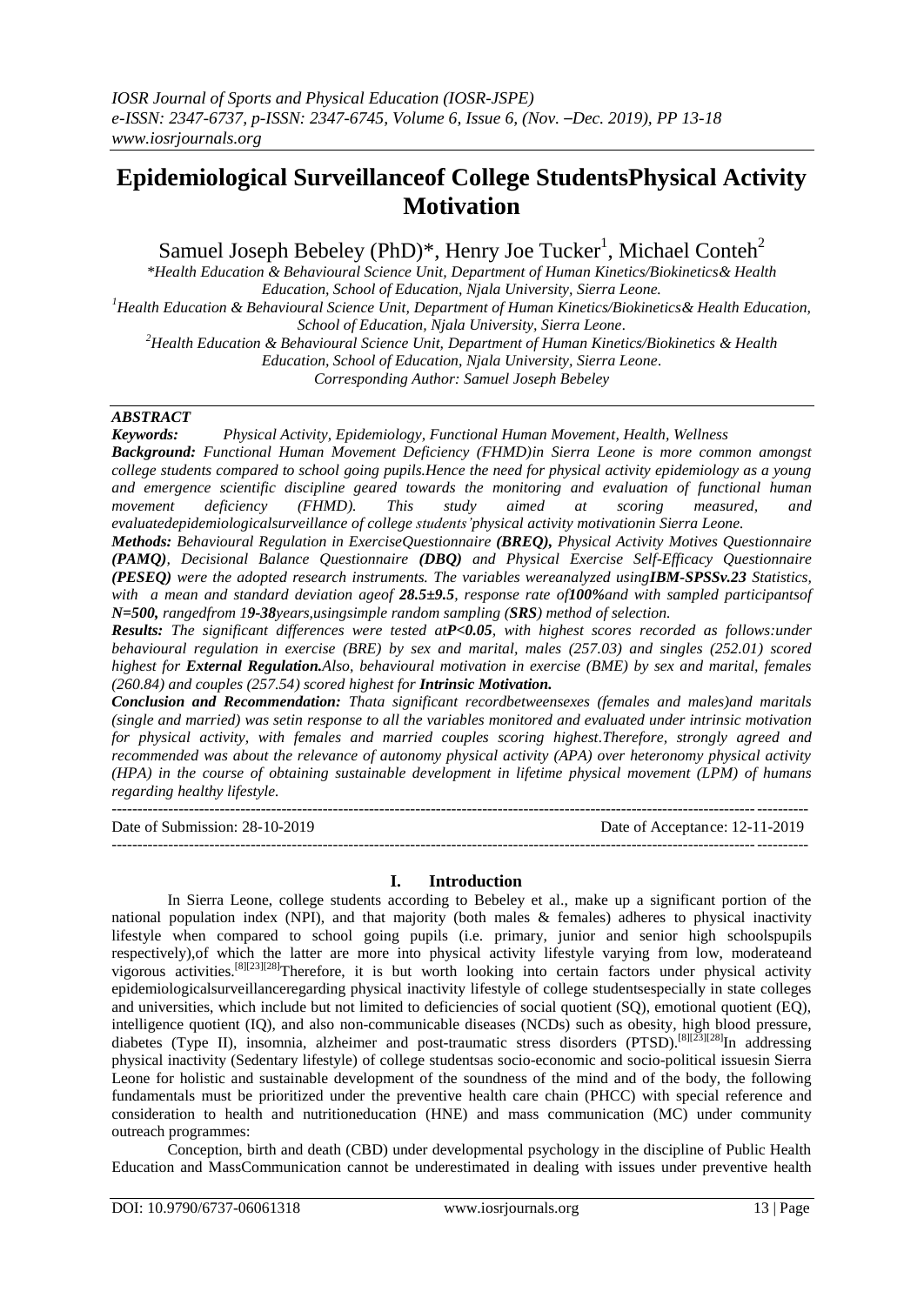care chain (PHCC) relating to the smooth and stress free existence of individuals within communities and in their respective environment of varying degrees of societal class, which according to Bebeley, et al., will create the enabling environment for proper planning, quality implementation and execution, monitoring,evaluation,timely intervention, advocacy and policy development forfunctional human movement (FHM)frequency lifestyle amongst college students, which is a key component in the discipline of health education and nutrition.<sup>[29]</sup>

Physical literacy, communication, dialogue and education is one key medium under community outreach programmes, of which functional human movement (FHM) lifestyle can be propagatedespecially to college students in Sierra Leone. This according to Bebeley, et al. isa professional training for not only carrier advancement personalities in sport (national and international), fitness (speed, agility, power, reaction time etc.), and aesthetics,but also a way of increasing individual step counts per day for wellness of the mind and of the body, which, however, requires insome cases maximum volume of oxygen  $(VO<sub>2</sub>$  max) andbasic aerobic endurance for pediatrics, adolescents, youths, young and old adults and geriatrics, which serves as a bench mark in archiving sustainable development of physical activity for college students and adolescents in Sierra Leone. [8][23][28]

Global attention has been drawn to physical activity epidemiology, whichaccording to Bebeley, et al., physical activity epidemiology is been considered as a fundamentalblock in monitoring, surveillance and evaluating physical inactivity lifestyle (PIL)of individuals for sustainable development of functional human movement (FHM) and wellness literacy quotient (WLQ).Therefore, for pediatrics, adolescents, young and old adults and geriatrics to spontaneously respondto sustainable functional human movement (FHM), the narrative has to be shifted towards (a). Physical activity benefits for soundness and wellness of the body and of the mind,(b). Physical activity self-decisionfor soundness and wellness of the body and of the mind, (c). Physical activity motivationfor soundness and wellness of the body and of the mind, (d). Physical activity regulationfor soundness and wellness of the body and of the mind, (e). Self-efficacy for physical activity and leisure time spent on functionalhuman movement (FHM),<sup>[8][23][28]</sup>which serves as an essential element and a determinant bench mark for personal, social & environmental factorsin health andnutrition education and extension, consideringkilocalorieutilization, with the aim of mainstreaming socio-physiological,and socio-psychological wellness lifestyle. [8][7][23][28]

Pedagogical and adapted physical activity according to Bebeley, et al.,favoured by autonomy(intrinsic motivation) rather than heteronomy (extrinsic motivation) in self-determination for functional human movement (FHM), wellness, soundness and motor fitness skill development, is representingan imaginary scientific discipline (ISD) as anemergence from physical literacy, dialogue, communication, and education (education of and through the physical), which is an educational system that brightensand keep in line the minds of pediatrics, adolescents, youths, adults, geriatrics, paraplegics and the agedabout the physique offunctional human movements (FHM), health and nutrition education. [6][8][23][28]

Physical activity motivation (PAM)in Sierra Leone, is drastically low especially amongst college students, witch according to Bebeley, et al., in determining individual physical activity motivation (PAM) for sustainability, professionals such as clinicians, public health educators,health and nutrition educators, physical educators, physical activity epidemiologists,exercise physiologists, kinesiologistsand health extension workers, must be seeing helpingto motivatethrough mass communication for informed judgement and awareness raising in:physical activity practices,<sup>[8]</sup>therapeutic nutrition education,<sup>[11]</sup>drugs education,<sup>[18]</sup>sexeducation,<sup>[20]</sup>surveillance of vitals,<sup>[12]</sup>cardiovascular diseases education<sup>[13]</sup>andremedial,<sup>[17]</sup>surveillance of healtheducation,<sup>[1][2][3]</sup>muscle education,<sup>[4]</sup>surveillance of physical education,<sup>[9][10]</sup>surveillance of oxygen consumption,<sup>[5]</sup>surveillance of physical literacy,<sup>[24]</sup>surveillance ofstudents' physical activity,<sup>[14][15][19][21][22]</sup>and surveillance of adolescents physical activity,<sup>[25][26][27]</sup>which geared towards the control and reduction of functional human movement (FHM) deficiencyof kyphosis, scoliosis, lordosis, kyphos-scoliosis, kyphos-lordosis etc. amongst all societal class. [8][23][28]

This study aimed at scoring measuredand evaluated epidemiological surveillance of college students'physical activity motivation in Sierra Leone,aiming atpreventing and reducing behavioural health risk factors of functional human movement deficiency (FHMD)for wellnessof the mind and of the body.

## *Respondents*

## **II. Materials And Methods**

The researchsampled participantsof **N=500**,witha mean and standard deviationageof **28.5±9.5**with a **100%**response rateandwith 1**9-38** years age range,selected using a process of simple random sampling **(SRS)** method, mainlyamongstundergraduates'students from two tertiary institutions.

#### *Instrumentation*

Behavioural Regulation in Exercise Questionnaire **(BREQ),** Physical Activity Motives Questionnaire **(PAMQ)**, Decisional Balance Questionnaire **(DBQ)** and Physical Exercise Self-Efficacy Questionnaire **(PESEQ)** werethe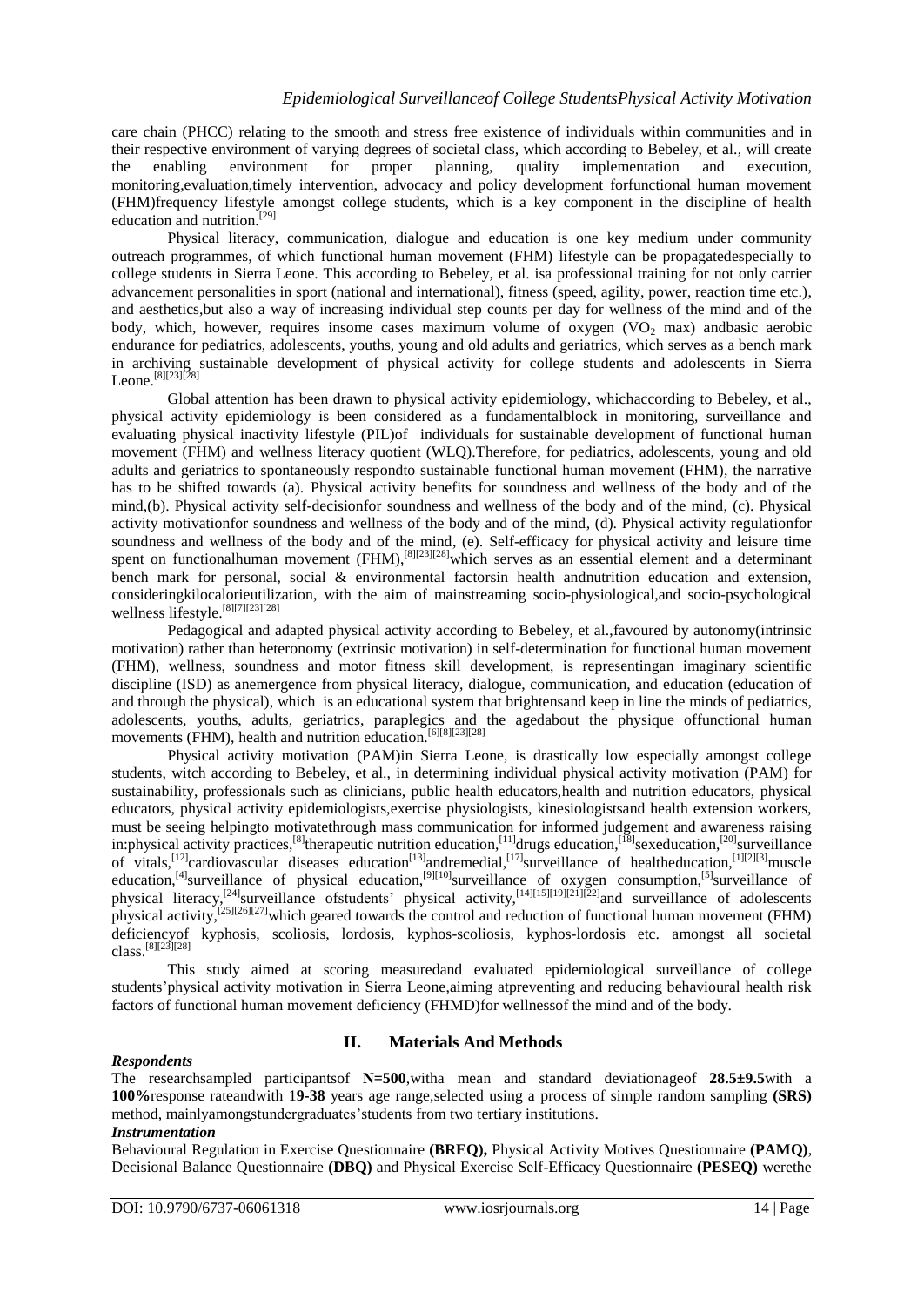adopted research instruments, with evidences of Cronbach's Alpha Reliability of **(0.648),** (**0.945**), (**0.592**)and **(0.931)** respectivelywhich were previously used by Bebeley et al. (2018). [16][28]

### *Procedure*

The testing and scoring of research participants were done individually oncampusfollowingprocedural instructions provided for by the research instrument, throughcensus survey entry (**CSEntry**) and census survey processing **CSPro**) systemssoftware application installed ontablets, smart phones and computers accordingly. *Analysis*

An inferential Statistics of Non-Parametric Testsusing the example of Mann Whitney UStatistical Test of Mean Rank from **IBM-SPSSv.23** Statistics were used to compute the data, analyze data and compare the research findings at significant value of**P<0.05.**

### **III. Results**

A notable difference observed in Mann Whitney U Test statistics of behavioural regulation in exercise (BRE)by sex and marital, males (257.03) and singles (252.01) scored highest for **External Regulation**. Also,behavioural motivation in exercise (BME) by sex and marital, females (260.84) and couples (257.54) scored highest for **Intrinsic Motivation** as in tables 1&2.

**Table 1: Mann-Whitney U Test – Behavioural Regulation in Exercise (N=500)**

| <b>Behavioural Regulation in</b><br><b>Exercise</b> |               | <b>Mean Rank of Mann-Whitney U Statistics Test</b> |                               |                          |                             |  |
|-----------------------------------------------------|---------------|----------------------------------------------------|-------------------------------|--------------------------|-----------------------------|--|
|                                                     |               | External<br>Regulation                             | <b>Introjected Regulation</b> | Identified<br>Regulation | <i>Intrinsic Motivation</i> |  |
| <b>Sex</b>                                          | $M(n=392)$    | 257.03                                             | 243.73                        | 239.90                   | 247.65                      |  |
|                                                     | $F(n=108)$    | 226.81                                             | 275.09                        | 288.98                   | 260.84                      |  |
|                                                     | $P(2-tailed)$ | 0.022                                              | 0.030                         | 0.001                    | 0.351                       |  |
| Marital                                             | $S(n=431)$    | 252.01                                             | 251.67                        | 250.78                   | 249.37                      |  |
|                                                     | $M(n=69)$     | 241.05                                             | 243.20                        | 248.78                   | 257.54                      |  |
|                                                     | $P(2-tailed)$ | 0.487                                              | 0.624                         | 0.909                    | 0.628                       |  |

# **Table 2: Mann-Whitney U Test – Behavioural Regulation in Exercise (N=500)**

|                                              | <b>Mean Rank of Mann-Whitney U Statistics Test</b> |                                |  |  |
|----------------------------------------------|----------------------------------------------------|--------------------------------|--|--|
| <b>Behavioural Regulation</b><br>in Exercise | <i>Intrinsic</i><br><i>Motivation</i>              | Extrinsic<br><i>Motivation</i> |  |  |
| $M(n=392)$                                   | 247.65                                             | 244.03                         |  |  |
| $F(n=108)$                                   | 260.84                                             | 273.97                         |  |  |
| $P(2-tailed)$                                | 0.351                                              | 0.053                          |  |  |
| $S(n=431)$                                   | 249.37                                             | 252.77                         |  |  |
| $M(n=69)$                                    | 257.54                                             | 236.35                         |  |  |
| $P(2-tailed)$                                | 0.628                                              | 0.373                          |  |  |
|                                              |                                                    |                                |  |  |

A significant difference observed in Mann Whitney U Test statistics of physical activity motives (PAM) by sex and marital, females (277.87) and couples (257.35) scored highest for **Enjoyment Motives**. Also, physical activity motivation (PAM) by sex and marital, females (289.73) and singles (252.77) scored highest for **Intrinsic Motivation** as in tables 3&4.

|                                  | Table 3: Mann-Whitney U Test – Physical Activity Motives (N=500) |                                                    |                              |                              |                        |                       |  |
|----------------------------------|------------------------------------------------------------------|----------------------------------------------------|------------------------------|------------------------------|------------------------|-----------------------|--|
|                                  |                                                                  | <b>Mean Rank of Mann-Whitney U Statistics Test</b> |                              |                              |                        |                       |  |
| <b>Physical Activity Motives</b> |                                                                  | Enjoyment<br><b>Motives</b>                        | Competence<br><b>Motives</b> | Appearance<br><i>Motives</i> | <b>Fitness Motives</b> | <i>Social Motives</i> |  |
| <b>Sex</b>                       | $M(n=392)$                                                       | 242.96                                             | 240.34                       | 239.10                       | 236.12                 | 249.11                |  |
|                                  | $F(n=108)$                                                       | 277.87                                             | 287.37                       | 291.86                       | 302.70                 | 255.53                |  |
|                                  | $P(2-tailed)$                                                    | 0.011                                              | 0.002                        | 0.001                        | $-.001$                | 0.668                 |  |
| Marital                          | $S(n=431)$                                                       | 249.40                                             | 248.55                       | 247.74                       | 250.86                 | 248.38                |  |
|                                  | $M(n=69)$                                                        | 257.35                                             | 262.66                       | 267.75                       | 248.24                 | 263.75                |  |
|                                  | $P(2-tailed)$                                                    | 0.628                                              | 0.430                        | 0.270                        | 0.874                  | 0.389                 |  |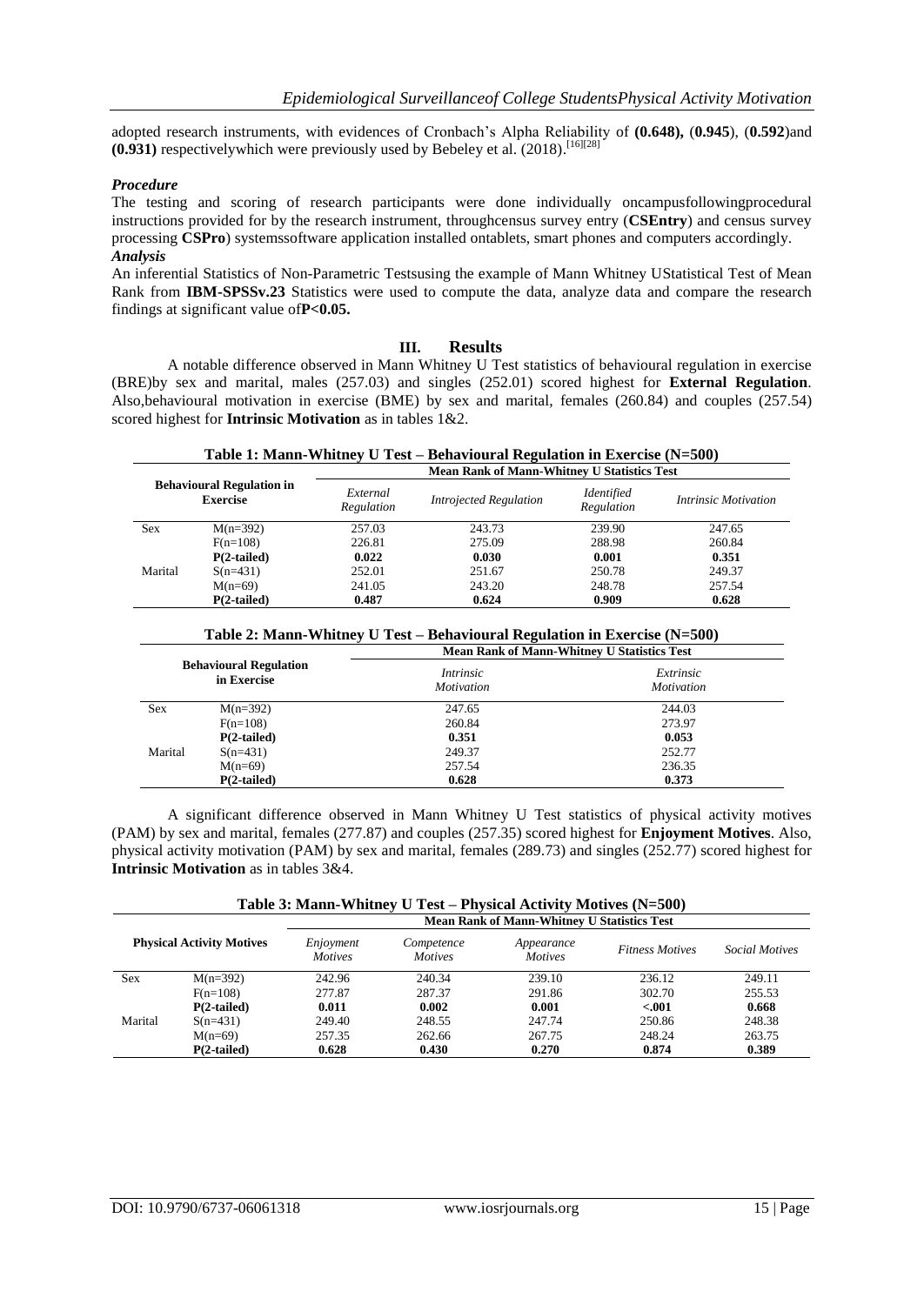|            |                                            | <b>Mean Rank of Mann-Whitney U Statistics Test</b> |                                |
|------------|--------------------------------------------|----------------------------------------------------|--------------------------------|
|            | <b>Physical Activity</b><br><b>Motives</b> | <i>Intrinsic</i><br><i>Motivation</i>              | Extrinsic<br><i>Motivation</i> |
| <b>Sex</b> | $M(n=392)$                                 | 239.69                                             | 237.93                         |
|            | $F(n=108)$                                 | 289.73                                             | 296.11                         |
|            | $P(2-tailed)$                              | 0.001                                              | $-.001$                        |
| Marital    | $S(n=431)$                                 | 248.22                                             | 247.88                         |
|            | $M(n=69)$                                  | 264.75                                             | 266.84                         |
|            | $P(2-tailed)$                              | 0.371                                              | 0.306                          |

A justifiable difference observed in Mann Whitney U Test statistics of physical activity decisions(PAD) by sex and marital, females (303.67) and singles (250.80) scored highest for **WellnessAdvantage**. Also, physical exerciseself-efficacy (PESE) by sex and marital, females (291.00) and couples (259.89) scored highest for **Under Anxiety**as in tables 5&6.

|                                    |               | <b>Mean Rank of Mann-Whitney U Statistics Test</b> |                   |                       |                            |  |
|------------------------------------|---------------|----------------------------------------------------|-------------------|-----------------------|----------------------------|--|
| <b>Physical Activity Decisions</b> |               | Wellness<br>Advantage                              | Fitness Advantage | Psych<br>Disadvantage | <b>Stress Disadvantage</b> |  |
| <b>Sex</b>                         | $M(n=392)$    | 235.85                                             | 238.26            | 257.40                | 255.88                     |  |
|                                    | $F(n=108)$    | 303.67                                             | 294.93            | 225.44                | 230.98                     |  |
|                                    | $P(2-tailed)$ | < .001                                             | $-.001$           | 0.018                 | 0.071                      |  |
| Marital                            | $S(n=431)$    | 250.80                                             | 250.63            | 251.84                | 251.09                     |  |
|                                    | $M(n=69)$     | 248.62                                             | 249.66            | 242.16                | 246.82                     |  |
|                                    | $P(2-tailed)$ | 0.891                                              | 0.953             | 0.550                 | 0.795                      |  |

**Table 6: Mann-Whitney U Test – Physical Exercise Self-Efficacy (N=500)**

| <b>Physical Exercise Self-</b><br><b>Efficacy</b> |               | <b>Mean Rank of Mann-Whitney U Statistics Test</b> |                         |                      |               |                   |  |
|---------------------------------------------------|---------------|----------------------------------------------------|-------------------------|----------------------|---------------|-------------------|--|
|                                                   |               | Under Anxiety                                      | <b>Under Depression</b> | <b>Under Tension</b> | Under Fatigue | Under<br>Workload |  |
| <b>Sex</b>                                        | $M(n=392)$    | 239.34                                             | 237.77                  | 239.75               | 238.54        | 239.02            |  |
|                                                   | $F(n=108)$    | 291.00                                             | 296.70                  | 289.51               | 293.89        | 292.17            |  |
|                                                   | $P(2-tailed)$ | < 0.01                                             | < .001                  | 0.001                | < 0.01        | $-.001$           |  |
| Marital                                           | $S(n=431)$    | 249.00                                             | 249.69                  | 250.13               | 247.17        | 249.31            |  |
|                                                   | $M(n=69)$     | 259.89                                             | 255.53                  | 252.83               | 271.29        | 257.93            |  |
|                                                   | $P(2-tailed)$ | 0.534                                              | 0.740                   | 0.878                | 0.167         | 0.619             |  |

## **IV. Discussion**

Epidemiologicalsurveillance of college students'physical activity motivation (PAM) in Sierra Leone, is thatnon-communicable disease (NCD) componentof health and nutrition education that is geared towardsthe monitoring, measurement and evaluation (MME)of physicalinactivity(PI) i.e. sedentary behaviouramongst college students. Therefore, based on all factorial variables evaluated, physical activityunder behavioural regulation in exercise (BRE):epidemiological surveillance of college students'physical activitymotivation shows that, moremales (M)and singles (S)dophysical activity (PA) of external regulationscompared to their female and couplecounterparts, who were more into physical activity (PA) of intrinsic motivation, whichtherefore,supportsthe need for epidemiological surveillance of physical inactivity amongst college students, leading tosound wellnessof themind and of the body.<sup>[28][29]</sup>

Physical activity under physical activity motives (PAM): epidemiological surveillance of college students' physical activity motivation shows that, more females (F)and couples i.e. married (M)are more into enjoyment physical activity (EPA) motive compared to their male (M)and single(S) counterparts, which therefore, supports the need for epidemiological surveillance of physical activity amongst college students, leading to sound wellness of the mind and of the body.<sup>[28][29]</sup>

Physical activity under physical activity decision (PAD): epidemiological surveillance of college students' physical activity motivationshows that, more females (F)and singles (S)are more into wellness advantage physical activity (WAPA)compared to their male (M)and couplei.e. married (M) counterparts,which therefore, supports the need for epidemiological surveillance of physical activity amongst college students, leading to sound wellness of the mind and of the body.<sup>[28][29]</sup>

Physical activity under physical exercise self-efficacy (PESE): epidemiological surveillance of college students' physical activity motivationshows that, more females (F) and couplesi.e. married (M) are more into anxiety physical exercise(APE) compared to their male (M)and single(S) counterparts, which therefore, supports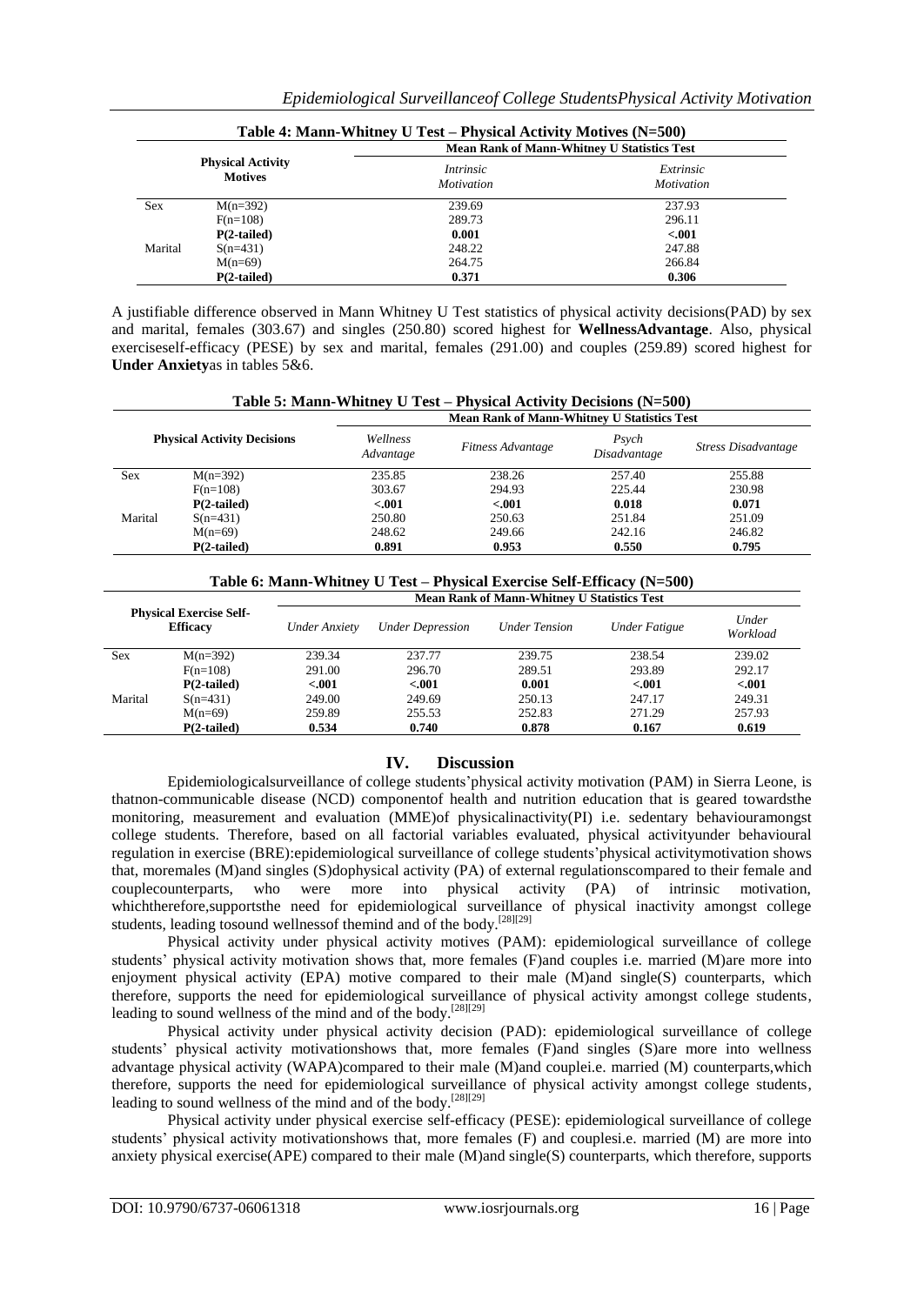the need for epidemiological surveillance of physical activity amongst college students, leading to sound wellness of the mind and of the body.<sup>[28][29]</sup>

#### **V. Conclusion And Recommendation**

Conclusively therefore, is that, majority ofthe students (males andsingles),responded more to Extrinsic Motivation ofPhysical Activity (EMPA), showingappreciableStatus for Heteronomous Physical Activity (HPA). And also, good number of the students (females and married couples), responded more to Intrinsic Motivation of Physical Activity (IMPA), showing appreciable Status for Autonomous Physical Activity (APA). Which therefore, justifies the relevance of Self and Force DrivenMotivation for Health and Nutrition Education Promotion (HNEP) and Functional Human Movement Deficiency (FHMD) reduction and or minimization i.e. Epidemiological Surveillance, that is Self or Forcefully Determined and Transtheoretically capturedto minimizedeficiencyin functional human movement (FHM) amongst college students in Sierra Leone.

It was strongly agreed and recommended that,professionals including health administrators, health nutrition educators, health economists, health extension workers, and health education promoters in the preventive health care chain (PHCC), shouldbe seen asresponsiblerole modelsin making logical conclusions and informed implicationsabout epidemiological surveillance of physical activity amongst college students leading to sound wellness of the mind and of the body. Also, strongly agreed and recommended was about the relevance ofautonomy physical activity (APA) over heteronomy physical activity (HPA) in the course of obtainingsustainabledevelopment in lifetime physical movement (LPM) of humans, which is serves as asupport base for a youngemerging scientific disciplinei.e.physical activity epidemiology,that caters forthe preventionand reductionofnon-communicable diseases (NCDs) or non-infectious diseases (NIDs) such as obesity, kyphosis, lordosis, scoliosis, etc. for sound wellnessof the mind and of the body, gearing towards healthy lifestyle of all societal levels.

#### **Acknowledgement**

The authors express thanks and appreciation to all staff and students of the two selected tertiary institutions, whose immense co-operation rendered this study to fruition.

#### **Conflict of Interests:**

The authors declared no conflict of interests regarding the publication of this manuscript.

#### **References**

- [1]. Bebeley, S. J. 2016c. Adolescents' Health Literacy Level of Asthma due Environmental, Physical and Medical Conditions; PARIPEX-Indian Journal of Research: 5**(6)**, 7-9.
- [2]. Bebeley, S. J. 2016b. Adolescents' Health Literacy Level of Muscle Atrophy due Physical, Medical and Exercise Factors; PARIPEX-Indian Journal of Research 5**(5)**, 7-9
- [3]. Bebeley, S. J. 2016d. Adolescents' Health Education Literacy Level of Stress due Cognitive, Emotional and Physical Factors; PARIPEX-Indian Journal of Research: 5**(7)**, 19-21.
- [4]. Bebeley, S. J. 2016a. Adolescents' Knowledge about the Contraindications of Muscle Weakness due Central Fatigue, Peripheral Fatigue and Lactic Acid as Health Education Strategy in Lifestyle Management; PARIPEX-Indian Journal of Research 5**(4)**, 2-4
- [5]. Bebeley, S. J. 2015. An Investigation into the Measurement Level of Maximum Volume of Oxygen Consumption Using Cooper 12-Minutes Run-Test; Journal of Exercise Science and Physiotherapy: 11**(2)**, 65-75.
- [6]. Bebeley, S. J., Conteh, M. &Gendemeh, C. 2018. Physical Activity amongst College Students: Motivational Requisite for Public Health Education of Behavioural Regulation in Exercise; International Journal of Scientific Research: 7**(3)**, 254-256.
- [7]. Bebeley, S. J., Conteh, M. &Laggao, S. A. 2018. Physical Activity Motive of College Students: Factorial Motivation for Health Extension Workers; Journal of Physical Education Research: 5**(3)**, 1-7.
- [8]. Bebeley, S. J., Laggao, S. A. & Conteh, M. 2018. Understanding College Students Physical Activity Decision: Motivational Focus for Physical Activity Epidemiology; International Journal of Scientific Research: 7**(10)**, 38-40.
- [9]. Bebeley, S. J. & Laggao, S. A. 2011. Effects of Six-Month Physical Education Programme on Motor Fitness of Primary School Pupils in Sierra Leone; Journal of Nigeria Association for Physical, Health Education, Recreation, Sport and Dance: 2**(1)**, 100-106.
- [10]. Bebeley, S. J., Laggao, S. A. & Tucker, H. J. 2017a. Adolescents' Physical Education Literacy Level due Developmental, Humanistic and Fitness Factors; IOSR Journal of Sports and Physical Education (IOSR-JSPE): 4**(2)**, 15-18.
- [11]. Bebeley, S. J., Laggao, S. A. & Tucker, H. J. 2017bi. Athletes Abstinence Knowledge from Eating Disorders as Health Education Method in Decreasing Unhealthy Ageing with Reference to Physical & Mental Health; Journal of Exercise Science & Physiotherapy: 13**(1)**, 8-22.
- [12]. Bebeley, S. J., Laggao, S. A. & Tucker, H. J. 2017bii. Knowledge of University Athletes about Knowing and Monitoring of Vital Signs as Preventive Strategy in Reducing Early and Unsuccessful Ageing; Journal of Exercise Science and Physiotherapy: 13**(1)**, 31-52.
- [13]. Bebeley, S. J., Laggao, S. A. & Tucker, H. J. 2017c. Pupils' Knowledge Level about the Contraindications of Cardiovascular Diseases of the Heart as Health Education Strategy in Preventive Health; Journal of Exercise Science & Physiotherapy: 13**(2),** 1-12. [14]. Bebeley, S. J., Liu, Y. & Wu, Y. 2017d. Decisional Balance Scale for College Students' Level of Motivation in Physical Activity;
- Global Journal for Research Analysis: 6**(7)**, 453-455.
- [15]. Bebeley, S. J., Liu, Y. & Wu, Y. 2017e. Physical Exercise Self-Efficacy for College Students' Level of Motivation in Physical Activity; International Journal of Science and Research: 6**(8)**, 81-85.
- [16]. Bebeley, S. J., Liu, Y. & Wu, Y. 2017f. Weekly Leisure Time Exercise for College Students' Level of Motivation in Physical Activity: A Concern for Physical and Public Health Education; International Journal of Scientific Research: 6**(9)**, 651-654.